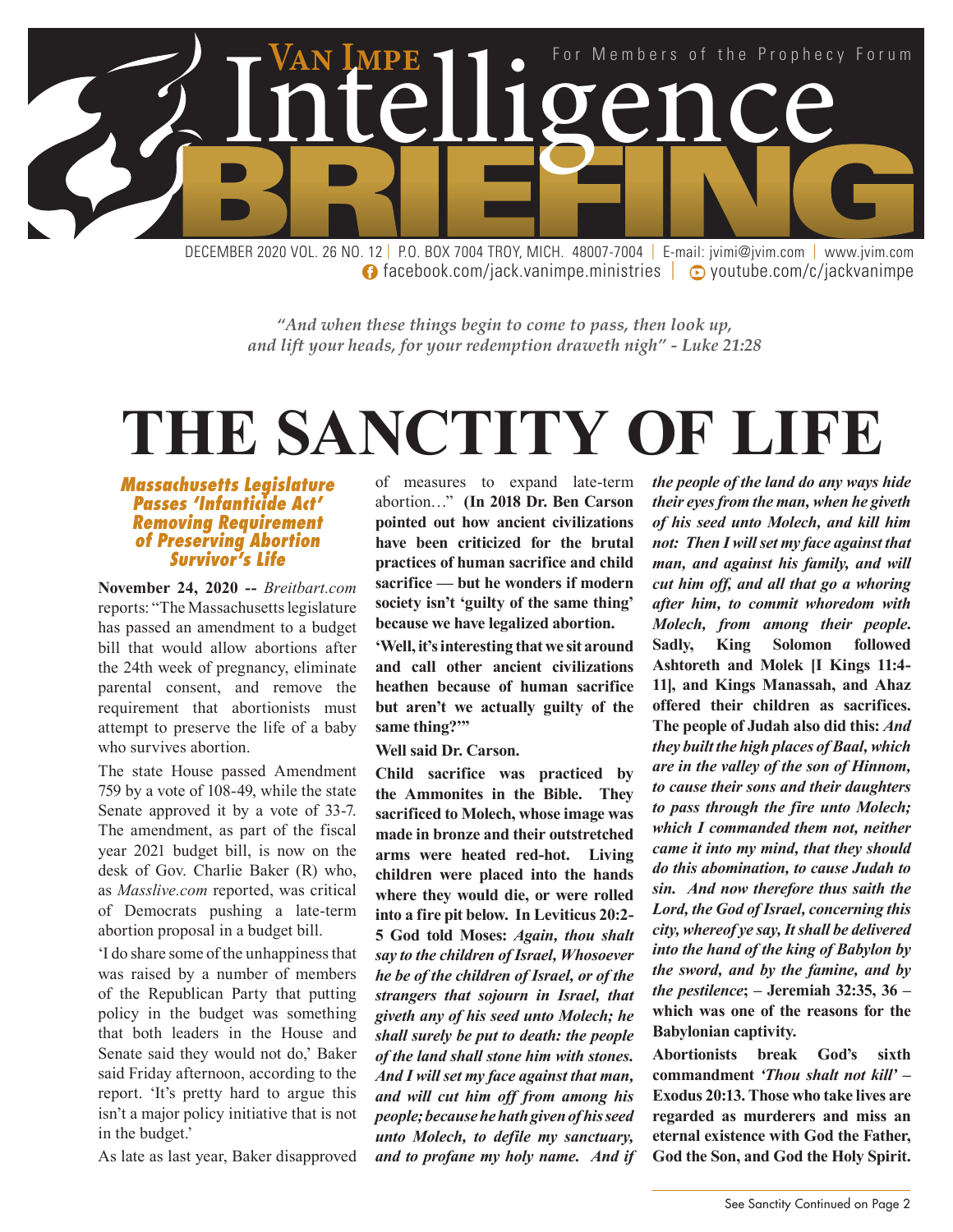**If repentance occurs, and the sins of abortion are confessed and repented of, one is pardoned and sins are forgiven and forgotten – I John 1:9; Hebrews 8:12.)**

#### *Sunday Times: Aborting Babies with Down Syndrome 'Equates to Eugenics'*

**November 24, 2020 --** *Breitbart.com* reports: "The selective aborting of babies with Down syndrome 'equates to eugenics, which is the elimination of human beings not considered fit or healthy enough to have a normal life,' declares an op-ed in the November 22 *Sunday Times*.

'In Britain, a baby diagnosed with the condition is 90% likely to be aborted,' writes David Quinn, director of the Iona Institute and a *Sunday Times* columnist. 'In Denmark and some other countries, we find an almost identical situation.'

While some people defend Down syndrome abortion on the grounds it keeps children with the condition from coming into the world, the practice reinforces a eugenic mindset that sees people with disabilities as somehow inferior, Mr. Quinn argues.

Eugenics 'was once considered a perfectly respectable point of view,' Quinn notes, but it is no longer so today. As *Breitbart News* reported, one of the world's largest abortion providers — Marie Stopes International — opted to change its name last week to distance the organization from its racist, eugenicist founder. Abortion giant Planned Parenthood made a similar move last summer, quietly stepping away from founder Margaret Sanger, who sought to purify society from inferior races through abortion and contraception…" **(We have shared this before, but in light of this and the following report, we feel the need to repeat it.**

**In March of 2016, there was a program aired in the Netherlands entitled "***The Last Downer***" which was produced by a Christian group who wanted to promote debate about the value of people with Down Syndrome. In this program there was a clip that showed a spokesman from The Dutch** 

**National Institute for Public Health and the Environment telling a man with Down Syndrome that it takes the nation approximately 48,000 Euros per year to care for a person with Down Syndrome compared to 5,000 Euros for a "normal person." The web page of** *Life Site News* **https://www. lifesitenews.com/news/watch-dutch-**

**research-institute-chillingly-tells-manwith-down-syndrome-how stated: "***Putting a price tag on people with genetic abnormalities so that they feel like burdens that society is better without is not new. Civilized people around the world were confounded as to how the average German could have tolerated or ignored the Nazi Holocaust decades ago. But the "Ultimate Solution" started with the idea that there is such a thing as a human "life not worthy to be lived.***" This program prompted a tweet by Princeton professor Robert P. George – "***People! People!!! Do you not see where this goes??? Do the Dutch, who suffered under–and in many cases heroically resisted–Hitler's domination, forget that the "final solution" began with the dehumanization and eugenic killing of the handicapped?***" In January 2017, the Dutch Health Minister stated: "Society should accept screening out of children with Down's syndrome." In August 2017,** *CBSN: On Assignment* **aired a program that stated: "***With the rise of prenatal screening tests across Europe and the United States, the number of babies born with Down syndrome has significantly decreased, but few countries have come as close to eradicating Down syndrome births as Iceland***." How are they eradicating it? "***Since prenatal screening tests were introduced in Iceland in the early 2000s, the vast majority of women — close to 100 percent — who received a positive test for Down syndrome terminated their pregnancy***." This prompted a tweet from actress Patricia Heaton: "***Iceland isn't actually eliminating Down Syndrome. They're just killing everybody that has it. Big difference***."**

**Twelve to fourteen million Jews, Soviets, Poles, Yugoslavians, gypsies,** 

**and men, women and children with mental and physical handicaps were killed in Hitler's holocaust. According to the Guttmacher Institute: "***During 2010–2014, an estimated 56 million induced abortions occurred each year worldwide. This number represents an increase from 50 million annually during 1990–1994, mainly because of population growth.***" Keeping it at that estimate, there have been over 392 million induced abortions worldwide since 2010. The population of the United States in 2017 was 325.7 million. What does the Bible say about the unborn? Samson told Delilah …***I have been a Nazarite unto God from my mother's womb…* **– Judges 16:17. David stated:** *For thou hast possessed my reins: thou hast covered me in my mother's womb. I will praise thee; for I am fearfully and wonderfully made: marvellous are thy works; and that my soul knoweth right well. My substance was not hid from thee, when I was made in secret, and curiously wrought in the lowest parts of the earth. Thine eyes did see my substance, yet being unperfect; and in thy book all my members were written, which in continuance were fashioned, when as yet there was none of them* **– Psalm 139:13-17. God told Jeremiah** *Before I formed thee in the belly, I knew thee; and before thou camest forth out of the womb I sanctified thee, and I ordained thee a prophet unto the nations* **– Jeremiah 1:5. Luke 1:41 – 45 states:** *And it came to pass, that, when Elisabeth heard the salutation of Mary, the babe leaped in her womb; and Elisabeth was filled with the Holy Ghost: And she spake out with a loud voice, and said, Blessed art thou among women, and blessed is the fruit of thy womb. And whence is this to me, that the mother of my Lord should come to me? For, lo, as soon as the voice of thy salutation sounded in mine ears, the babe leaped in my womb for joy. And blessed is she that believed: for there shall be a performance of those things which were told her from the Lord***.**

**Does this mean that abortion is the unpardonable sin? No. II Corinthians**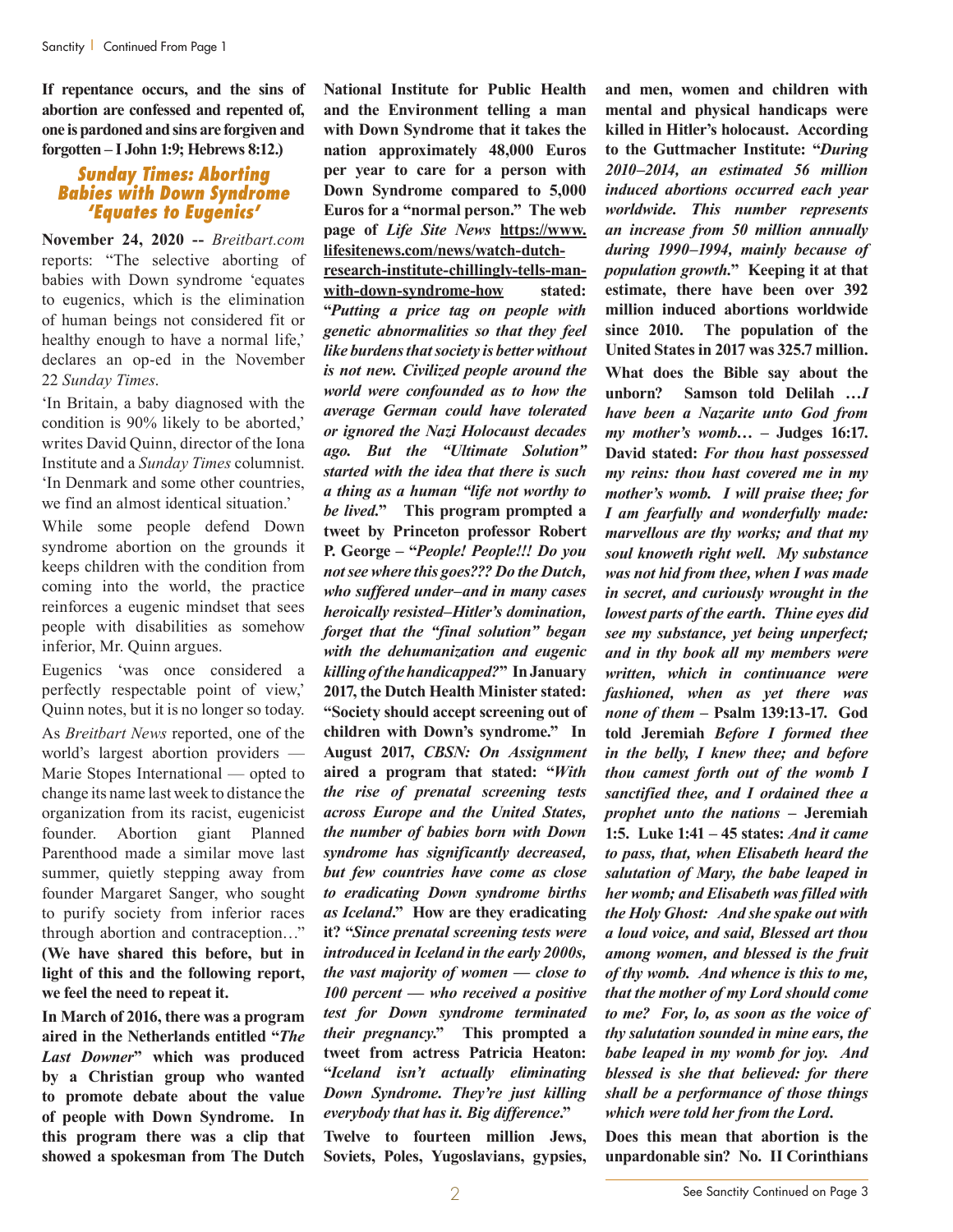**5:21 states:** *For he hath made him to be sin for us, who knew no sin; that we might be made the righteousness of God in him.* **Romans 3:22-26 states:** *Even the righteousness of God which is by faith of Jesus Christ unto all and upon all them that believe: for there is no difference: For all have sinned, and come short of the glory of God; Being justified freely by his grace through the redemption that is in Christ Jesus: Whom God hath set forth to be a propitiation through faith in his blood, to declare his righteousness for the remission of sins that are past, through the forbearance of God; To declare, I say, at this time his righteousness: that he might be just, and the justifier of him which believeth in Jesus***. And we have the wonderful promise of I John 1:9:** *If we confess our sins, he is faithful and just to forgive* 

*our sins, and to cleanse us from all*  **unrighteousness. See the next report.)**

#### *Report: China Using Eugenic Abortions to 'Improve the Quality of the Population'*

**November 17, 2020 --** *Breitbart.com* reports: "The Chinese Communist Party (CCP) has underscored the eugenic aims of its population policy in its latest fiveyear plan, highlighting the need to cull out undesirable elements and encourage breeding of superior subjects.

While China's population has long suffered from sex-selective abortions, with countless families aborting baby girls in the hope of having a boy under the draconian one-child policy (later modified to a two-child policy), the new thrust of the CCP's population plan is to reduce racially inferior citizens and promote the

more preferable ethnic element.

As *Catholic News Agency* (*CNA*) reported this weekend, the CCP has been carrying out a 'systematic campaign' of forced abortions, sterilizations, and implantations of IUDs on Uyghurs and other minorities in Xinjiang to diminish their numbers.

At the same time, they have sought to incentivize the increase in numbers of the Han Chinese, the dominant ethnic group in China, according to Columbia professor Leta Hong Fincher.

By promoting births among Han Chinese while forcibly limiting births among Uyghurs and other ethnic groups considered unsuitable, the CCP hopes to 'upgrade population quality' by purifying it of objectionable components, Professor Hong Fincher said…"

### CONTENDING FOR THE FAITH

#### *U.S. 'moving toward elimination of biblical worldview as cornerstone of society'*

**November 17, 2020 --** *WND.com* reports: "Dr. George Barna and the Cultural Research Center at Arizona Christian University are urging churches to step up to the plate and work to 'rebuild the biblical worldview' in America as the country is in the midst of a battle that transcends politics but is rather rooted in the spiritual realm.

'Most Americans are oblivious to this, the real civil war ravaging America,' Barna said in a statement. 'Our nation is steadily moving toward the elimination of the biblical worldview as the cornerstone of our society..." **(President Ronald Reagan spoke at the Dallas Ecumenical Prayer Breakfast on August 23, 1984 and stated: "…Without God, there is no virtue, because there's no prompting of the conscience. Without God, we're mired in the material, that flat world that tells us only what the senses perceive. Without God, there is a coarsening of the society. And without God, democracy will not and cannot long endure. If we ever forget that we're** 

**one nation under God, then we will be a nation gone under…" Amos 8:11, 12 states:** *Behold, the days come, saith the Lord God, that I will send a famine in the land, not a famine of bread, nor a thirst for water, but of hearing the words of the Lord: And they shall wander from sea to sea, and from the north even to the east, they shall run to and fro to seek the word of the Lord, and shall not find it.***)**

#### *Teaching Bible's view of sexual ethics could be 'hateful' under new law*

**November 16, 2020** -- *ChristianToday. com* reports: "The Bible could be considered 'inflammatory' and seized by police if proposed new hate crime laws get the go ahead in Scotland, The Christian Institute has warned.

In a submission to Holyrood's Justice Committee on the Scottish hate crime Bill, the organisation said that the legislation risked having a 'chilling effect on free speech' that would be detrimental to traditional Christian perspectives of sexuality.

The Christian Institute is one of many criticis of the Hate Crime and Public Order (Scotland) Bill that proposes criminalising

words or behaviour perceived as 'abusive' towards certain groups.

The Catholic Church, lawyers, police, the *BBC*, comedians and secularists have also raised concerns about the impact of the legislation on free speech. The Christian Institute's Ciarán

Kelly told the *Daily Express* that the legislation as it currently stands lacks sufficient protections for free speech.

He raised particular concerns over wording in the Bill that would allow police to enter premises and take 'forfeited material' which would then be 'disposed of in such manner as the court may direct'.

He fears that Christian books and 'even the Bible itself' could fall under such material…" **(***This know also, that in the last days perilous times shall come. For men shall be lovers of their own selves, covetous, boasters, proud, blasphemers, disobedient to parents, unthankful, unholy, Without natural affection, trucebreakers, false accusers, incontinent, fierce, despisers of those that are good, Traitors, heady, highminded, lovers of pleasures more than lovers of God; Having a form of godliness, but denying the power*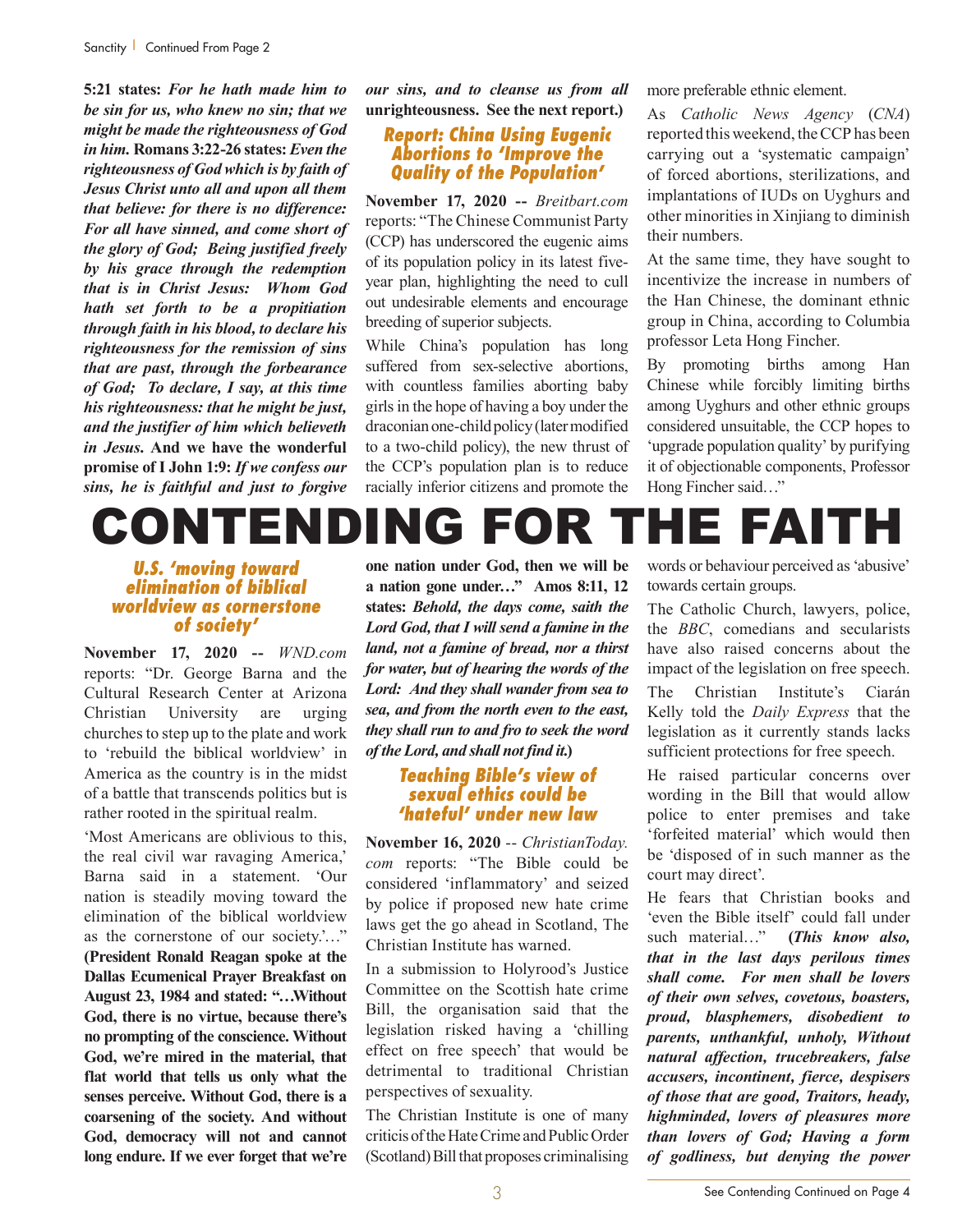*thereof: from such turn away. For of this sort are they which creep into houses, and lead captive silly women laden with sins, led away with divers lusts, Ever learning, and never able to come to the knowledge of the truth. Now as Jannes and Jambres withstood Moses, so do these also resist the truth: men of corrupt minds, reprobate concerning the faith. But they shall proceed no further: for their folly shall be manifest unto all men, as their's also was***…** *But evil men and seducers shall wax worse and worse, deceiving, and being deceived. But continue thou in the things which thou hast learned and hast been assured of, knowing of whom thou hast learned them; And that from a child thou hast known the holy scriptures, which are able to make thee wise unto salvation through faith which is in Christ Jesus. All scripture is given by inspiration of God, and is profitable for doctrine, for reproof, for correction, for instruction in righteousness: That the man of God may be perfect, thoroughly furnished unto all good works* **– II Timothy 3:1-9; 13-17 [emphasis mine].)**

#### *Chinese Communists Raid Christian Church, Arrest Preacher and 6 Faithful*

**November 18, 2020** -- *Breitbart.com* reports: "A team of security agents raided Xuncheng Church in China's Shanxi province on Sunday, interrupting the worship service and arresting the preacher as well as six members of the congregation, International Christian Concern (ICC) reported Tuesday.

The Xuncheng Church was founded as an offshoot of Early Rain Covenant Church (ERCC) in Chengdu, a 5,000-member church shut down by Communist authorities in December 2018 whose pastor, Wang Yi, was sentenced to nine years in prison for 'inciting subversion.'

The preacher of Xuncheng Church, Rev. An Yankui, graduated from the seminary founded by ERCC and follows the reformed theology of Pastor Wang Yi.

Last April, Chinese police raided the homes of members of the Early Rain Covenant Church who were Zooming a worship service on Easter Sunday, arresting six church leaders. The worship service included a taped sermon by Pastor Wang Yi, which apparently sparked the crackdown.

The following month, the Chinese Communist Party (CCP) ordered the ERCC to cease all online worship services. Since the shuttering of their church, ERCC members had to resort to online streamed worship services, but now the government wants to stop those

as well, the *Christian Post* reported at the time…" **(***If the world hate you, ye know that it hated me before it hated you. If ye were of the world, the world would love his own: but because ye are not of the world, but I have chosen you out of the world, therefore the world hateth you. Remember the word that I said unto you, The servant is not greater than his lord. If they have persecuted me, they will also persecute you; if they have kept my saying, they will keep yours also. But all these things will they do unto you for my name's sake, because they know not him that sent me. If I had not come and spoken unto them, they had not had sin: but now they have no cloak for their sin. He that hateth me hateth my Father also. If I had not done among them the works which none other man did, they had not had sin: but now have they both seen and hated both me and my Father. But this cometh to pass, that the word might be fulfilled that is written in their law, They hated me without a cause. But when the Comforter is come, whom I will send unto you from the Father, even the Spirit of truth, which proceedeth from the Father, he shall testify of me: And ye also shall bear witness, because ye have been with me from the beginning***" – John 15:18-27.)**

## **THE RELIGION OF PEACE?**

#### *"We will behead you all" – France is the new Syria*

**November 16, 2020** -- *Israel National News* reports: "While French President Emmanuel Macron is working on the law against 'Islamist separatism,' Islamists are threatening to separate many heads from the bodies of numerous mayors and professors.

Writings threatening to behead Jérémie Bréaud, the Macronian mayor of Bron (Rhône), have appeared in various places in Lyon, leading Interior Minister Gérald Darmanin to place the first citizen under protection. 'Jérémie Bréaud, we will behead you, son of Satan'. And again: 'We will behead

teachers and students.'

'I am not afraid and I will not give up,' responded Bréaud.

Threats identical to these were aimed at the mayor of the eighth arrondissement of Lyon, Olivier Berzane, on the walls of a school. The Association of Mayors talks about hundreds of threats that have arrived in recent days. According to *France Info*, two hundred investigations into death threats have been opened in relation to the beheading of Professor Samuel Paty in Conflans-Sainte-Honorine.

'There are many threats that target public figures and teachers,' says a judicial source to *Le Parisien*. In

Essonne, a mayor was threatened with death after he paid tribute to Paty. This is Stéphane Raffalli, the first socialist citizen of Ris-Orangis. 'O hateful Frenchman, you insult the Prophet Mohammed, we will tear your neck off.'…" **(Robert Spencer in a December 2015 article for** *Breitbart. com* **stated: "Media outlets routinely mangle the true meaning of "Allahu akbar," the ubiquitous battle cry of Islamic jihadists as they commit mass murder. The war-cry is mistranslated in the Western media as "God is great." But the actual meaning is "Allah is greater," meaning** *Allah Is Greater Than Your God or Government***. It is**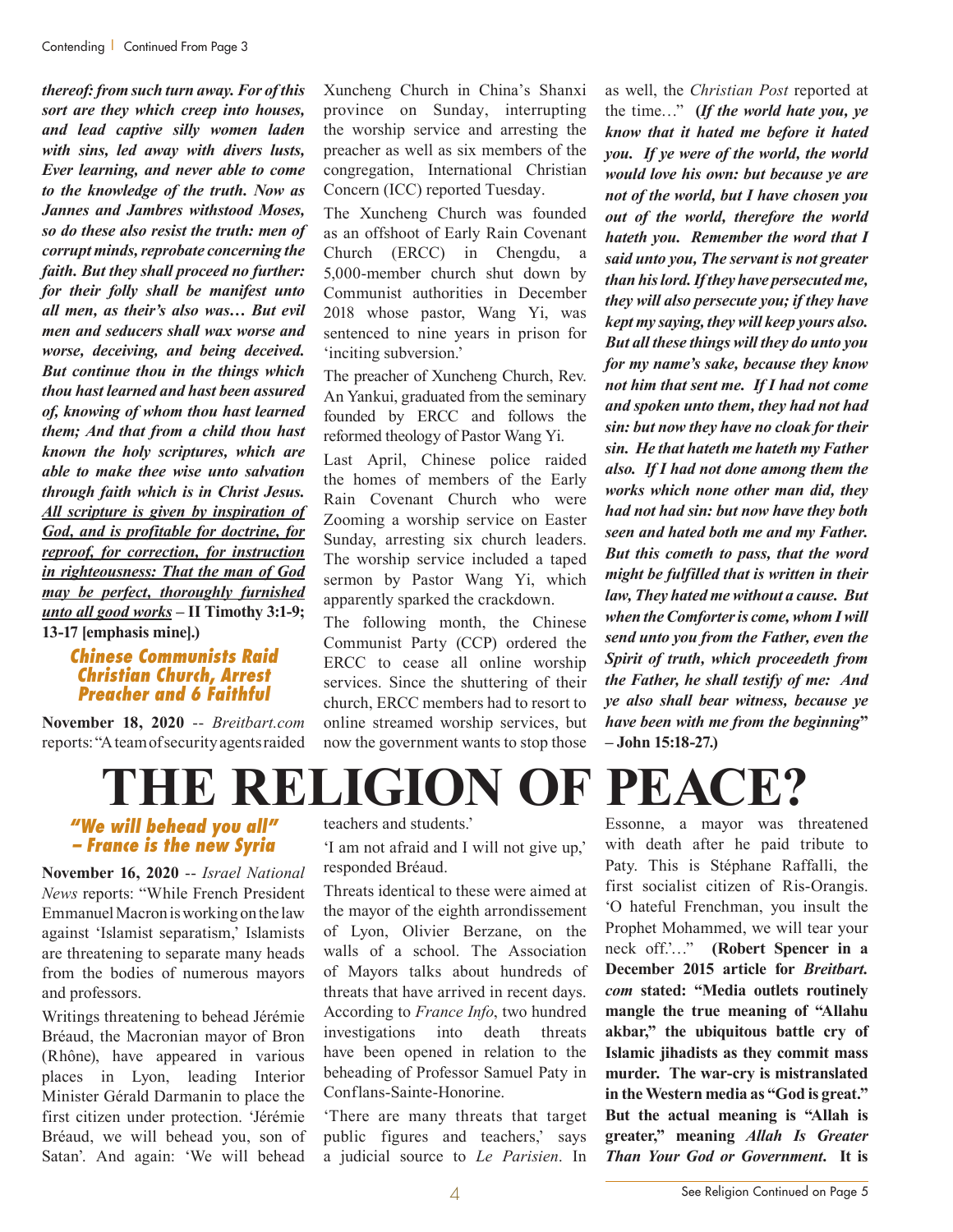**the aggressive declaration that Allah and Islam are dominant over every other form of government, religion, law or ethic, which is why Islamic jihadists in the midst of killing infidels so often shout it. One primary purpose of shouting is to "strike terror in the hearts of the enemies of Allah."**

**Killing is rewarded in Islam. Not only do they receive 72 virgins as righteous and martyred godly men, but what even more shocking is they get to choose 70 relatives and friends to go to heaven. Their plan of winning the lost is a sick one and against God's plan which is:**  *For God so loved the world, that he gave his only begotten Son, that whosoever believeth in him should not perish, but have everlasting life* **– John 3:16. See the next two reports.)**

#### *'Death to France': Tens of thousands of Muslims protest against Macron*

**November 2, 2020** -- *The Times of Israel* reports: "Tens of thousands of Muslims, from Pakistan to Lebanon to Jerusalem, poured out of prayer services to join anti-France protests on Friday, as the French president's vow to protect the right to caricature the Prophet Muhammad continues to roil the Muslim world.

Hardline Islamic groups across the region have seized on the French government's staunch secularist stance as an affront to Islam, rallying their supporters and stirring up rage.

Demonstrations in Pakistan's capital Islamabad turned violent as some 2,000 people who tried to march toward the French Embassy were pushed back by police firing tear gas and beating protesters with batons. Crowds of Islamist activists hanged an effigy of French President Emmanuel Macron from a highway overpass after pounding it furiously with their shoes. Several demonstrators were wounded in clashes with police as authorities pushed to evict activists from the area surrounding the embassy.

In Pakistan's eastern city of Lahore, an estimated 10,000 followers of the radical Islamic Tehreek-e-Labbaik party celebrating the Mawlid, the birthday of the Prophet Muhammad, took to the streets. They chanted anti-France slogans, raised banners and clogged major roads en route to a Sufi shrine…"

#### *France struggles against spiral of online jihadist hate*

**November 2, 2020** -- *SpaceWar.com* reports: "As France reels from a string of jihadist attacks, the country is caught up in a perilous fight  $-$  protecting citizens against extremist propaganda whose potency seems to increase with each horrific killing.

Social media has galvanised outrage among many Muslims over the renewed publications of cartoons of Mohammed by the satirical weekly *Charlie Hebdo* — with tragic consequences that even the heightened scrutiny of intelligence services was unable to prevent.

The weekly put the cartoons on its front page in September to mark the trial opening for 14 suspected accomplices of the gunmen who massacred 12 people at its Paris office in January 2015, the beginning of a wave of terror that has left more than 250 people dead on French soil.

Later in September, a Pakistani man seeking revenge wounded two people with a meat cleaver in front of the office. unaware that the paper is now housed in a top-secret location. He was not on any of France's security watch lists…"

#### *Palestinians call for 'day of rage' to protest offensive cartoons*

**October 29, 2020** -- *The Jerusalem Post* reports: "The head of the Palestinian Islamic Supreme Council, Sheikh Ikrima Sabri, called for a 'day of rage' on Friday to protest 'attempts to harm' the prophet Mohammed.

The call came as Palestinians continued to protest against French President Emmanuel Macron for his recent remarks about Islam.

On October 2, before an audience in a town northwest of Paris, Macron said that 'Islam is a religion which is experiencing

a crisis today, all over the world.' Macron has also publicly defended cartoons of the prophet and pledged to tackle extreme Islamism in France.

At several protests in the West Bank, Palestinians burned French flags and trampled pictures of Macron, accusing him of spearheading a campaign against Islam and Muslims.

Sabri, who also serves as preacher of the Al-Aqsa Mosque in Jerusalem, said that Muslims 'reject the offensive drawings of the prophet Mohammed and will express their rejection of these uncivilized transgressions.'

He added that the 'offensive cartoons contradict freedom of speech and expression' and are in fact intended to ridicule and insult the prophet…" **(What a difference between the false gods and prophets of Islam, and the True God of the Bible. In I Samuel 4, the Philistines and the Israelites were battling, and Israel decided to bring the Ark of the Covenant to the battle hoping it would save them. It didn't work, the Philistines slaughtered the Israelites, 30,000 footmen fell, and the Philistines captured the Ark. In I Samuel 5: 1-7 we read:** *And the Philistines took the ark of God, and brought it from Ebenezer unto Ashdod. When the Philistines took the ark of God, they brought it into the house of Dagon, and set it by Dagon. And when they of Ashdod arose early on the morrow, behold, Dagon was fallen upon his face to the earth before the ark of the Lord. And they took Dagon, and set him in his place again. And when they arose early on the morrow morning, behold, Dagon was fallen upon his face to the ground before the ark of the Lord; and the head of Dagon and both the palms of his hands were cut off upon the threshold; only the stump of Dagon was left to him. Therefore neither the priests of Dagon, nor any that come into Dagon's house, tread on the threshold of Dagon in Ashdod unto this day. But the hand of the Lord was heavy upon them of Ashdod, and he destroyed them, and smote them with emerods* **[boils or tumors]***, even Ashdod and the coasts thereof. And when the men of Ashdod*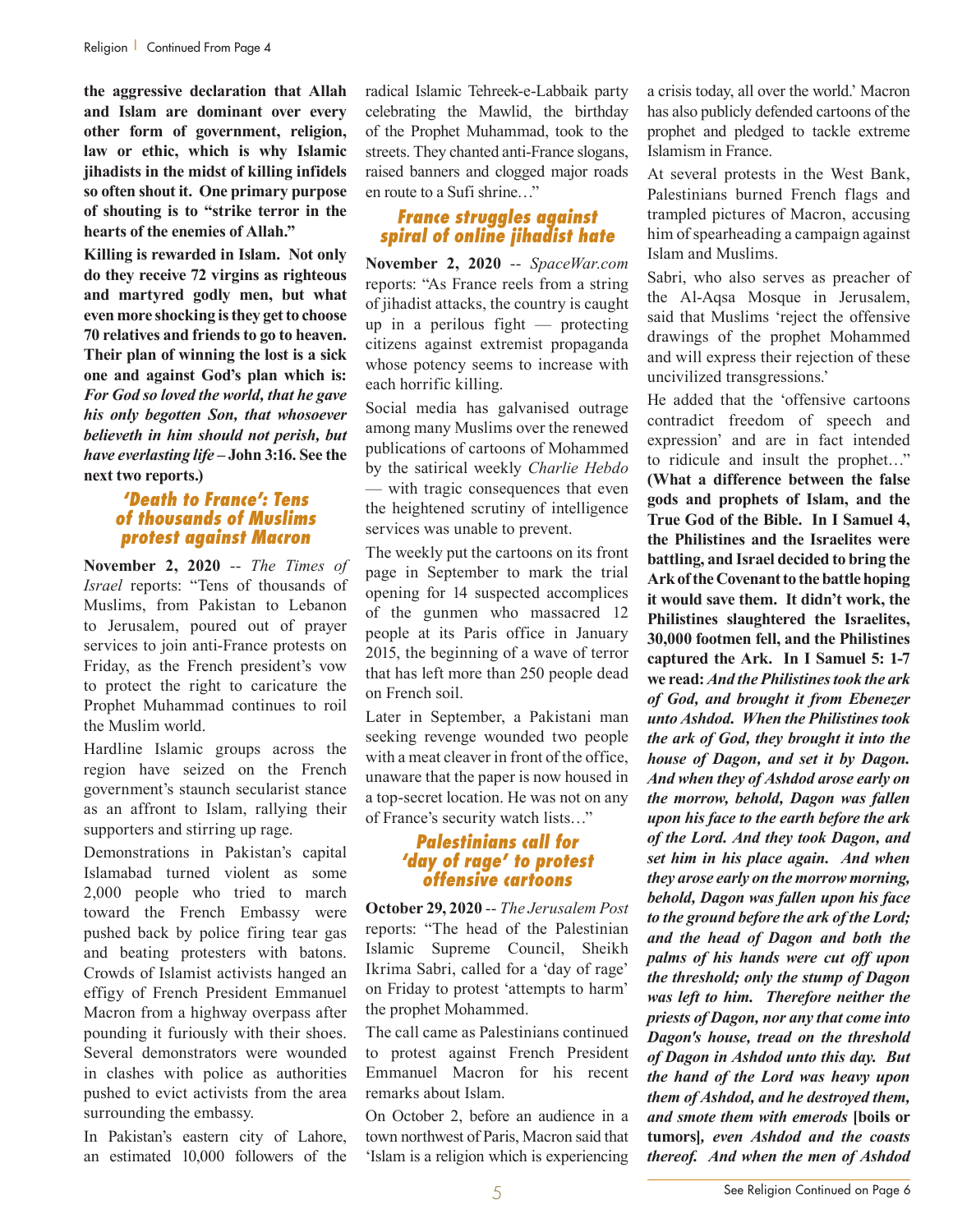*saw that it was so, they said, The ark of the God of Israel shall not abide with us: for his hand is sore upon us, and upon Dagon our god.* **Our God does not need us to call a day of rage upon our enemies.** *Recompense to no man evil for evil. Provide things honest in the sight of all men. If it be possible, as much as lieth in you, live peaceably with all men. Dearly beloved, avenge not yourselves, but rather give place unto wrath: for it is written, Vengeance is mine; I will repay, saith the Lord. Therefore if thine enemy hunger, feed him; if he thirst, give him drink: for in so doing thou shalt heap coals of fire on his head. Be not overcome of evil, but overcome evil with good.* **– Romans 12:17-21.)**

#### *Erdogan on Eve of Jihad Wave in France: 'No Muslim Can Be a Terrorist'*

**October 30, 2020** -- *Breitbart.com* reports: "Turkish Islamist President Recep Tayyip Erdogan declared in an aggressive speech against Western values of free expression Wednesday that 'no Muslim can be a terrorist' because only 'black-hearted' people can commit that crime.

The next day, suspected jihadists launched a wave of at least five attacks and attempted attacks against French civilians and targets. Muslim leaders around the world have condemned France for weeks after President Emmanuel Macron honored Samuel Paty, a French schoolteacher beheaded by a jihadist after showing students cartoons of Muhammad.

Thursday is a Sunni Muslim holiday known as Mawlid, observing the birthday of Muhammad.

He was, according to the state-run *Anadolu news agency*, discussing the worldwide debate triggered by Paty's beheading and Macron's campaign to crack down on violent Islamists and champion free speech in its aftermath. In addition to French state action against jihadists, French cities have projected large versions of blasphemous cartoons depicting Muhammad by the satirical magazine *Charlie Hebdo* on walls of buildings…" **(In their eyes, this is true, no Muslim can be a terrorist because they are fulfilling the commands in their Quran. Dr. Michael Brown in his column "***In The Line of Fire***" for** *Charisma News* **wrote an article entitled "***Verses of Violence: Comparing the Bible and Quran***" in which he brought out three points: "***1. The violent verses in the Bible were for a specific time and place; the violent verses in the Quran are spoken in general terms. 2. For Christians, the Old Testament is the foundation on which the New Testament is built and so the New Testament contains the final revelation. Significantly, there are no verses in the New Testament in which believers are called on to kill their enemies. For Muslims, the Quran is the final revelation. 3. The ultimate example for Christians is Jesus. For Muslims, Muhammad is the perfect man and the model to be followed. Jesus was crucified and ordered His followers not to defend Him from His fate. Muhammad, who began his mission as a preacher rather than a soldier, led pillaging raids (to get money for his followers); fought aggressive, offensive wars to subdue his enemies; and on one* 

parliamentary group of his Islamist party, Justice and Development (AKP). *famous occasion, beheaded his Jewish captives.***" See the next report.)**

#### *Mozambique Islamists Behead over 50, Hack Them to Pieces in Mass Execution*

**November 11, 2020** -- *Breitbart.com* reports: "Islamist militants fighting for control of the gas-rich Cabo Delgado province in Mozambique held a mass execution on a soccer field over the weekend, beheading over 50 people and chopping their bodies to pieces.

Mozambique has been under attack by jihadis linked to the Islamic State for several years. The campaign escalated significantly when the jihadis focused their efforts on the vital port city of Mocimboa da Praia in late 2017, with an eye toward capturing or disrupting Mozambique's lucrative natural gas industry.

The militants took control of Mocimboa da Praia and several other northern towns in the summer of 2020, inflicting a major setback on government troops and private security forces hired to protect the gas pipelines.

The insurgency calls itself Ahlu-Sunnah Wa-Jama, a name imported from a faction of the Al-Shabaab terrorist organization in Somalia. Some Mozambicans simply refer to the insurgents as 'Al-Shabaab,' although security analysts believe the Mozambique insurgency has no direct links to the Somali group.

Ahlu-Sunnah Wa-Jama unmasked its fighters last April and declared its goal of establishing a 'caliphate' in Mozambique. An attack on a Cabo Delgado village this month included nine beheadings and over forty people killed by gunfire…"

Erdogan addressed his speech to a

### NEWS FROM ISRAEL AND THE MIDDLE EAST

#### *PMW: For PA, peace means a Judenfrei state, ethnically cleaned of Jews*

**November 5, 2020** -- *The Jerusalem Post* reports: "For the Palestinian leadership, peace with Israel can only be achieved in a 'judenfrei' Palestinian state – a state free of Jews, ethnically cleansed of the over 800,000 Jews who now live in West Bank and Jerusalem, Palestinian Media Watch (PMW) has said.

The NGO, which translates Arabiclanguage media into English to highlight the incendiary claims made by Palestinian leaders, highlighted a recent speech by PA Deputy Prime Minister and PA Presidential Spokesman Nabil Abu Rudeina, who said: 'The [Israeli] settlement[s] will disappear in the end. There will be no peace as long as there is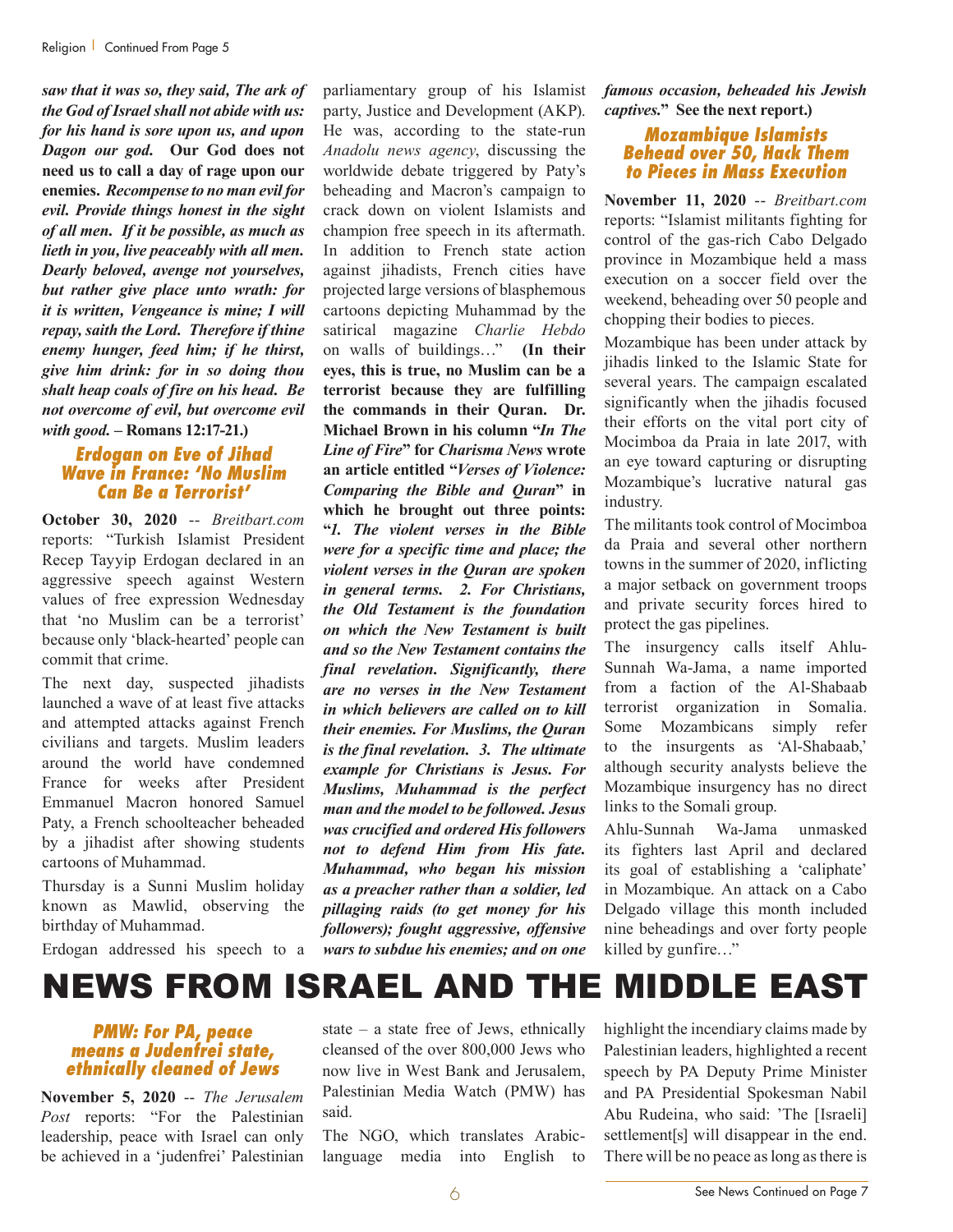one settlement on the Palestinian lands. Just as the settlements were removed from Gaza, they will be removed from the West Bank.'

He continued, 'either a peace that is based on an independent, fully sovereign [Palestinian] state with East Jerusalem as its capital and without settlers or settlements, or else there will be no security, no stability, and no peace.'

Palestinian Media Watch have flagged the comments, saying that Rudeina's claims amount to calling for a judenfrei state. Not only that, but they are based on a false historical narrative, the NGO said…" **(Almighty God has stated: …***I will give them* **[Israel]** *an everlasting name, that shall not be cut off –* **Isaiah 56:5. Everlasting means everlasting. God promised to Abraham in Genesis 22:17:** *… in blessing I will bless thee, and in multiplying I will multiply thy seed as the stars of the heaven, and as the sand which is upon the sea shore…**And because he loved thy fathers, therefore he chose their seed after them, and brought thee out in his sight with his mighty power out of Egypt; To drive out nations from before thee greater and mightier than thou art, to bring thee in, to give thee their land for an inheritance, as it is this day. Know therefore this day, and consider it in thine heart, that the Lord he is God in heaven above, and upon the earth beneath: there is none else. Thou shalt keep therefore his statutes, and his commandments, which I command thee this day, that it may go well with thee, and with thy children after thee, and that thou mayest prolong thy days upon the earth, which the Lord thy God giveth thee, for ever* **– Deuteronomy 4:37 – 40.)**

#### *UN speaks of Temple Mount as solely Muslim site, ignores Jewish ties*

November 6, 2020 -- *The Jerusalem Post* reports: "Some 138 United Nations countries approved a draft resolution that spoke of the Temple Mount solely as an Islamic holy site, by referencing it only by its Muslim name of al-Haram al-Sharif.

It was one of seven pro-Palestinian, anti-Israel resolutions that the UN General Assembly's Fourth Committee in New York passed on Wednesday.

The resolution was titled, 'Israeli practices affecting the human rights of the Palestinian people in the Occupied Palestinian Territory, including east Jerusalem.'

The text did affirm the connection between Jerusalem and three monotheistic religions: Judaism, Christianity and Islam. Still the reference in the text to the Temple Mount, the location of the ancient Jewish Temple and the most holy site in Judaism, solely by its Muslim name is viewed as an attempt by UN member states to delegitimize and erase that well known history.

Israel's Ambassador to the UN Gilad Erdan called the passage of the text 'a disgrace.' He added, 'No resolution passed here will change the eternal connection between the Jewish people and the holiest site of our faith – Har HaBayit, the Temple Mount,' Erdan said…" **(In Genesis 22:1-14 God commanded Abraham to bring his son Isaac to the land of Moriah and offer him as a sacrifice there. As he was about to complete the sacrifice, God stopped him and provided a ram as a substitutionary sacrifice. In I Chronicles 21:18 – 26, King David purchased this mount so he could build an altar to offer a sacrifice when he confessed his sin. This was the location where the angel of the Lord was commanded to stop the destruction of Jerusalem [I Chronicles 21:15]. In II Chronicles 3:1, King Solomon built the First Temple on Mount Moriah, this was started in 966 BC. This Temple stood until 586 BC when it was destroyed by the Babylonians. The Second Temple was built in 516 BC and enlarged by Herod the Great in 12 BC. It stood until it was destroyed by the Romans in AD 70. The Dome of the Rock was built in AD 692, and the Al Aqsa Mosque was not built until AD 705. It is obvious who has the rightful claim to the Temple Mount.)**

#### *Shin Bet: Hamas recruiting teens to carry out terror attacks, kidnappings*

November 10, 2020 -- *The Times of Israel* reports: "The Shin Bet security service on Monday accused the Hamas terror group of recruiting minors to carry out attacks on Israeli targets, saying it had recently arrested two such suspects.

'The investigation determined that the minors were recruited through an online network to advance terrorist activities by Hamas officials from the [Gaza] Strip,' the security agency said.

According to the Shin Bet, the underage suspects, from the Palestinian village of Beit Ummar northwest of Hebron, were arrested in October but details of the case were barred from publication until they were indicted earlier this month.

One of the suspects was 16 years old. The other's age was not provided, though the Shin Bet said he too was a minor…" **(Proverbs 22:6 states:** *Train up a child in the way he should go: and when he is old, he will not depart from it.* **This is seen in the New Testament in the life of Timothy. Paul writes in II Timothy 1:5:** *When I call to remembrance the unfeigned faith that is in thee, which first dwelt in thy grandmother Lois, and thy mother Eunice; and I am persuaded in thee also.* **Islam also believes in training up a child – but not to follow the Lord. The Islamic State refers to them as "Cubs of the Caliphate" and has released training videos showing them murdering helpless prisoners. How warped can these barbarians be? Jesus said in Matthew 19:14:** *…Suffer the little children, and forbid them not, to come unto me: for of such is the kingdom of heaven.* **And in Matthew 18:6 He stated:** *But whoso shall offend one of these little ones which believe in me, it were better for him that a millstone were hanged about his neck, and that he were drowned in the depth of the sea.***)**